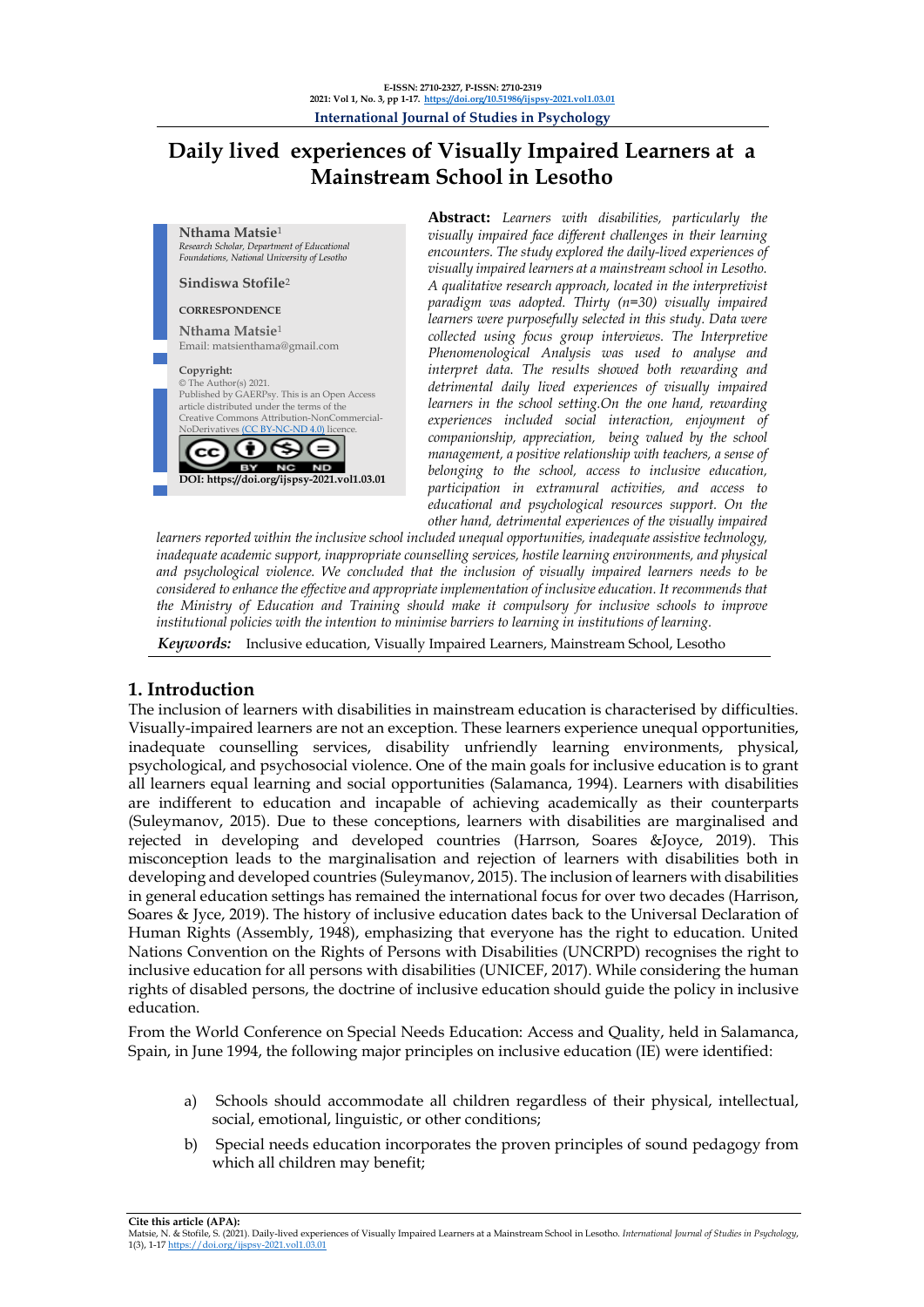- c) The fundamental principle of the inclusive school is that all children should learn together, wherever possible, regardless of any difficulties or differences they may have;
- d) Within inclusive schools, children with special educational needs should receive whatever extra support they may require to ensure their effective education;
- e) Special attention should be paid to the needs of children and youth with severe or multiple disabilities;
- f) Curricula should be adapted to children's needs, not vice versa; Children with special needs should receive additional instructional support in the regular curriculum, not a different curriculum.
- g) Children with special needs should receive additional instructional support in the regular curriculum, not a different curriculum.

From this conference, a huge jump towards IE with the change of basic policies to encourage the inclusion of children with disabilities in education was performed, mentioning that special needs education is an issue of equal concern to countries of the North and the South, which cannot advance in isolation. IE must form part of an overall educational strategy (Salamanca, 1994). As a result, this strategy involves transforming the whole education system in terms of legislation and policy, financing, administration, design, delivery, and monitoring of education, and how schools are organised.

The Salamanca Framework mandates access to the general education curriculum for all learners, including those with disabilities. At Salamanca 1994, "More than 300 participants representing 92 governments and 25 international organisations, met in Salamanca, Spain, in 1994, to reaffirm their commitment and to further the objectives of Education for All by considering the fundamental policy shifts required to promote the approach of inclusive education, namely enabling schools to serve all children, particularly those with special educational needs" (p.6). This conference explored the policy shifts required to promote inclusive education as philosophy. It was envisaged that this would enable "schools to serve all children, particularly those with special educational needs" (United Nations Educational and Scientific Cultural Organization, 1994: 8).

All countries are signatories of the Salamanca Statement (UNESCO, 1994). They all committed themselves to the implementation of inclusive education. This seems to be a general and global issue. The signatories are excited about implementing inclusive education; as research clearly shows that not all children, especially those with disabilities, have positive learning experiences (UNESCO, 1994 & Florian, 2015). Given that many countries seem to share the same ideology towards implementing inclusive education, the concept of inclusion remains identical but is realised differently within different contexts (Ainscow, Booth & Dyson, 2009; Swart & Pettipher, 2005; Stofile, 2008; Florian, 2015). Success stories and evidence show that inclusive education is not implemented as it should be (Suleymanov, 2015 ). In keeping with the above, studies have revealed that children living with disability are still experiencing exclusion and discrimination in some inclusive schools (Mafa, 2012 & Samkange, 2013). However, a broad range of literature explains children's experiences with disabilities, especially learners with visual impairments (UNESCO, 2005). Against this background, we felt the need to explore the experiences visually impaired learners experience in an inclusive school.

## **Visual impairment**

'Visual impairment' has become an international buzzword characterised by several contentious definitions (Kleege, 2005; Halahan & Kauffman, 2000). Kleege (2005) and Dale (2010) claim that visual impairment means different things to different people; hence it is defined differently. The phrase 'visual impairment' encompasses quite a variety of characteristics, including those with limited sight or squint eyes or blurred vision, or tunnel vision that cannot be rectified by wearing spectacles (WHO, 2016; Howel & Lazarus, 2003). The other group of people with visual impairment is a total loss of eyesight (Brockmeier, 1992), who are normally referred to as 'the blind'.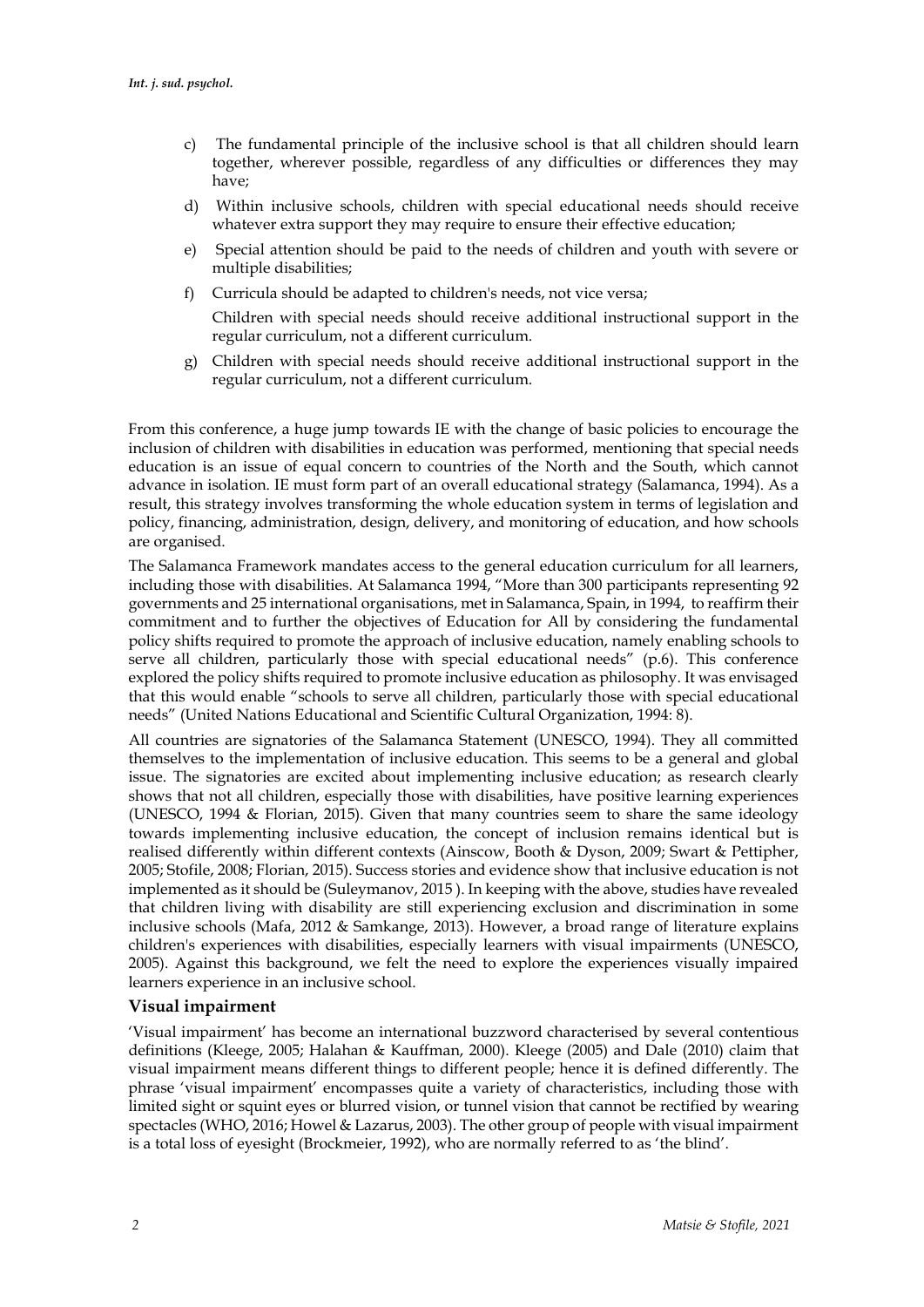Visual impairment, also known as vision loss, is a decreased ability to see to the degree that causes problems not fixable by usual means such as glasses (Heller, Alberto, Forney & Schwartzman, 1996). Visual impairment also encompasses a broad spectrum of eye conditions (National Information Centre for Children and Youth with Disabilities, 2001). Therefore, visual impairment is a complex phrase that includes a vast range of impairments related to vision (Heller, Alberto, Forney & Schwartzman, 1996). Visual impairment is often defined as a best-corrected visual acuity of worse than 20/40 or 20/60. It is the consequence of a functional loss of vision rather than an eye disorder (WHO, 1999). 'Blindness' is used for complete or nearly complete vision loss. This condition may cause difficulties for people in performing normal daily activities such as driving, reading, socializing, and walking.

The phrase 'partially sighted', 'low vision', 'legally blind', and 'totally blind' are used in education to describe learners with visual impairments. They are defined by WHO (2014) as follows:

- "Partially sighted" indicates some type of visual problem that has resulted in a need for special education;
- "Low vision" generally refers to a severe visual impairment, not necessarily limited to distance vision. Low vision applies to all individuals with sight who cannot read the newspaper at a normal viewing distance, even with the aid of eyeglasses or contact lenses. They use a combination of vision and other senses to learn, although they may require adaptations in lighting or the size of the print, and, sometimes, Braille;
- "Legally blind" indicates that a person has less than 20/200 vision in the better eye or a very limited field of vision (20 degrees at its widest point);
- Totally blind learners learn via Braille or other non-visual media (p. 114).

In this study, visual impairments refer to both blindness and low vision. Visual impairment can be defined legally and educationally (Kleege, 2005, WHO, 2014). This study adopted the educational definition of visual impairment, which considers the ability or degree of a person to use their visual ability educationally. Educationally, a learner with low vision is the one who has some vision and therefore can read enlarged print. On the other side, an educationally blind child has very limited vision or total blindness and thus relies on reading and writing using the braille system or audio tapes (Mastropieri & Scruggs, 2010).

Moreover, the phrase 'visual impairment' can also be referred to as total blindness and severe difficulty seeing things and events in the immediate environment. This definition includes partial blindness or low vision. Thus, the phrase 'learners with visual impairment' refers to the totally blind and partially blind and can only see minimally in their immediate environments. Learners with visual impairments are those who "use their non-visual senses rather than their visual senses to learn" (Panda, 2008: 18).

### **Blindness**

When defining blindness, it is important to have a good understanding of what it entails. However, as extant literature reveals, there are various conceptualisations of blindness. Thus, blindness is an amorphous concept that has been used with several meanings and defined in different ways. Kleege's (2005:180) understanding of blindness starts from the "premise that the average blind person knows more about what it means to be sighted than the average sighted person knows about what it means to be blind. The author, who is himself blind argues that "the language that we speak, the literature that we read, the architecture that we inhibit, were designed by and for the sighted, while we the blind are expected to lead isolated lives" (Kleege, 2005:180) What the author means is that sight is a predominant sense in humans. The loss of sight is assumed to be tantamount to a loss of life or a loss of a fundamental quality that makes someone human (Kleege, 2005). According to WHO (2014), "blindness" refers to an eye condition which is "irreversible blindness" (no perception of light) as well as eyes conditions that "have light perception but are still less than 3/60 in the better eye".

Visual impairment is also used as an umbrella term to define vision loss that hinders one's ability to function and can range from low vision with varying degrees of clarity to no vision (Hardman,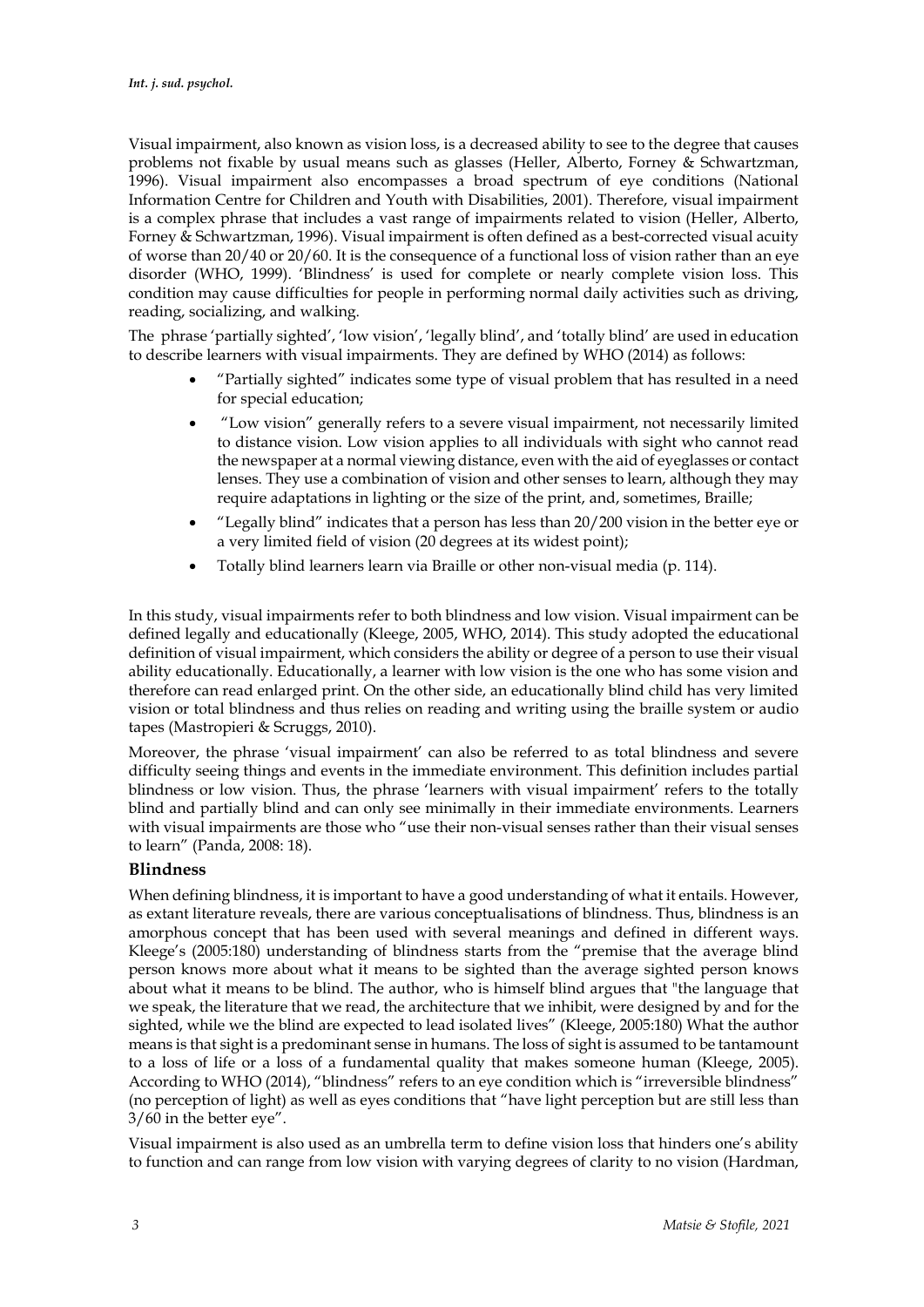2005; Heller *et al*., 1996; WHO, 1999). Visual impairment can further be defined as a loss of vision that, even with correction, negatively affects a learner's educational performance (Heller *et al*., 1996). According to Panda (2008:117-118), visual impairment is "total blindness and severe difficulty to see things and events in the immediate environment they are in, even with the help of specialized devices". Learners with visual impairment use their non-visual senses rather than their senses to learn. They have a good sense of feeling (Kleege, 2005).

It is important to bear in mind that, just as every child is unique, their visual impairment and its effect on their functioning. Factors such as the onset of vision loss, different intellectual abilities, developmental rates, social competencies, and personalities influence a child's performance with visual impairment (Papadika & Tzvetkova-Arsova, 2013). Therefore, measures utilised to maximise information and learning must incorporate all factors (Foley & Ferri, 2012; Farrel, 2006).

In India, the broad definition of visual impairment as adopted in the Persons with Disabilities Act (Equal Opportunities Protection of Rights and Full Participation Act 1995) and under the National Program of Control of Blindness (NPCB) is given as blindness. This is referred to as a condition where a person suffers from total absence of sight and with his/her visual acuity not exceeding 6/60 or 20/200 (Snellen chart) in the better eye even with correction lenses or limitation of the field of vision subtending an angle of 20 degrees or worse. Low vision, according to the Persons with Disabilities Act (1995), is any person with low vision, meaning a person with impairment of visual functions even after treatment or standard refractive correction but who uses it or is capable of using vision for the planning or execution of tasks with an appropriate assistive device. According to Farrell (2006:13), blind learners are those who have lost their sight to the extent that they "depend mainly on tactile methods of learning";. At the same time, visually impaired pupils are "children whose learning and teaching mainly involve methods relying on insights". Findings reveal that blind children and visually impaired children have been taught in the same educational institutions (Taylor, 1960). Many researchers often mention both groups of children together (WHO, 1999, Papadika &Tzvetkova-Arsova, 2013). The last of these two expressions are used by visually impaired and blind people themselves (Dale, 2010; Higgins & Ballard, 1999). Vehmas, Kristiansen, and Shakespeare (2009: 40) argue that "it has been evident that there are good reasons for giving great weight to the opinion of disabled people themselves about definitional matters." The phrases partially sighted, low vision, legally blind, and the term blind are not used interchangeably in this study. Instead, learners with these disabilities are referred to as visually impaired learners because being visually impaired is a socially accepted way of addressing persons with visual disabilities. Some studies mentioned that people with residual vision would like to register themselves as 'visually impaired' (Dale, 2010; Owens, 2018). They feel "uncomfortable" being called 'blind' because the term 'blind' cannot reveal their eye condition and does not represent their identity.

On the other hand, people who "have no sight at all" (World Blind Union Office, 2003: 2) and "no light perception" (WHO, 2004) prefer to be called "blind people" or "the blind". Higgins & Ballard (1999) and Omvig (2009) argued that as these terms can better present their identity as "people who cannot see" (Omvig, 2009), while, according to Kleege (2017), blindness can be separated from the self as a condition that can be solved. Kleege (2017: 4), "presupposes that blindness is somehow outside oneself".

WHO (1999), defines low vision as "[an] impairment of visual functioning even after treatment and standard refractive correction and [where a person] has a visual acuity of less than 6/18 for light perception from the point of fixation, but who uses it, or is potentially able to use vision for the planning and/or execution of a task?" Article 1 of the UN Convention (2014) indicates that persons with disabilities are people "who have long-term physical, mental, intellectual or sensory impairments" and these impairments might cause different types of barriers, which hinder them from fully and effectively participating in society as equal as others. In the light of this statement, blind people are people with disabilities.

## **Unpacking the concept of Inclusive Education**

Before any attempt to review relevant literature for the present study considering that the focus of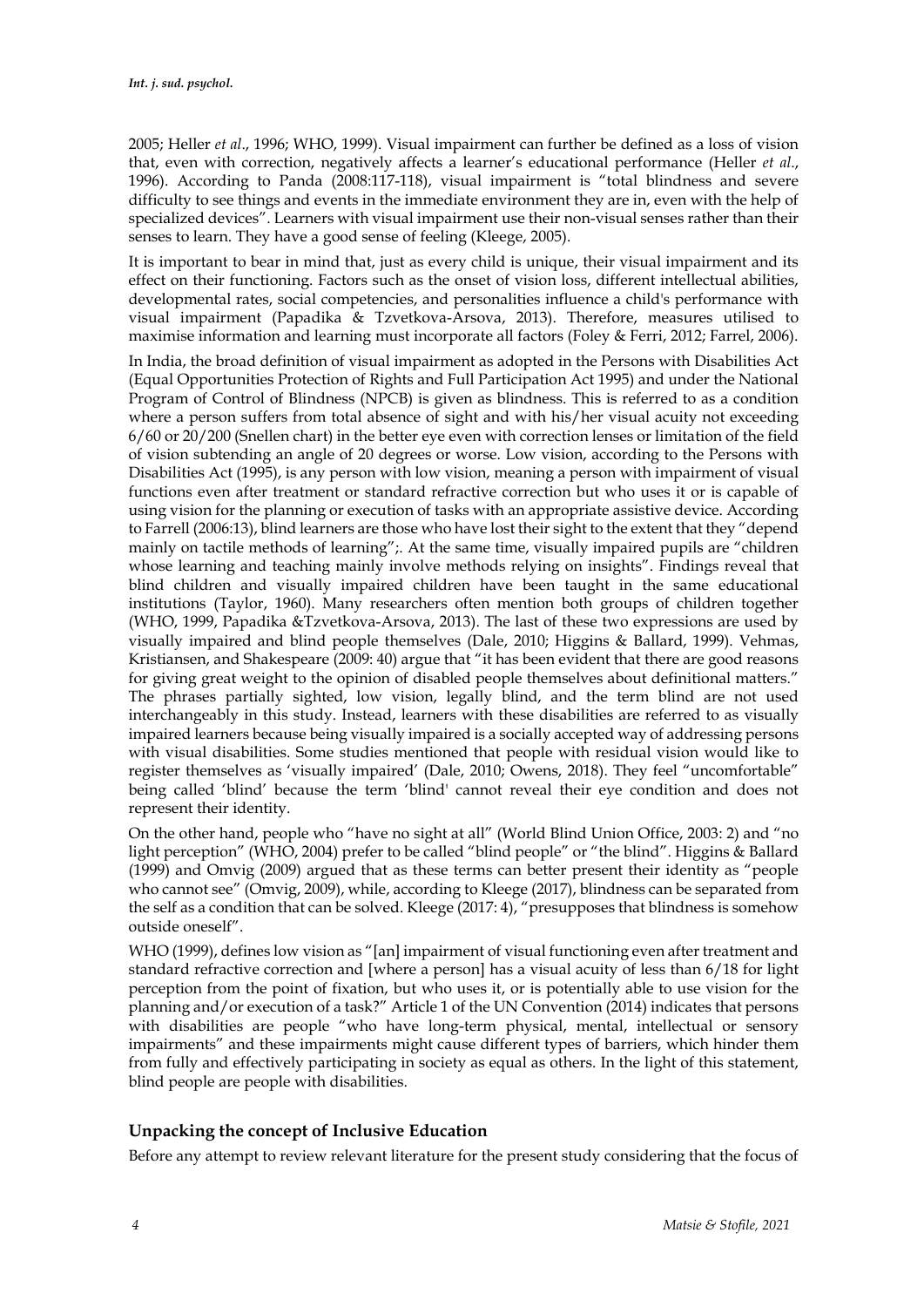this study is to explore the experiences of visually impaired learners in an inclusive mainstream school in Lesotho, providing a brief history of inclusive education across the world can give enough insight into the experiences of visually impaired learners, and to manage and implement a good inclusive education environment. In keeping with the above, this section presents a traditional theoretical outline of the fundamental elements to implementing inclusive education and reviews literature pertinent to the implementation. It is subdivided into three sections. The first section explores the historical overview of inclusive education, while the second focuses on conceptualising inclusive education and inclusive education practices. Lastly, the third section discusses different factors that affect the implementation of inclusive education, globally.

## *Historical overview of inclusive education*

Generally, "inclusive education" refers to the admission of all learners to mainstream schools. According to UNESCO (2005: 12), inclusion is "a dynamic approach to responding to pupil diversity and seeing individual differences not as problems, but as opportunities for enriching learning." In addition to this definition, UNESCO Section for Special Needs Education in EENET (2000: 1) defines inclusive education as follows:

> "Inclusive education is concerned with removing all barriers to learning and with the participation of all learners vulnerable to exclusion and marginalisation. It is a strategic approach designed to facilitate learning success for all children. It addresses common goals of decreasing and overcoming all exclusions from human rights to education, at least at the elementary level, and enhancing access, participation, and learning success in quality basic education for all".

Equally important, Göransson and Nilholm (2014: 269) defined "inclusion as the placement of pupils with disabilities in mainstream classrooms". It is critical to highlight that inclusion is much broader as it does not only invite learners with disabilities into mainstream classrooms but it provides a favourable and normalized learning environment for learners who are still unable to attend school worldwide (Forlin, 2004). From this perspective, inclusive schools are all schools that provide general subjects without discrimination to complete learners' education, including those with special needs.

## *Development of inclusive education*

The greatest challenge experienced by individuals with disabilities in most societies worldwide is exclusion and discrimination from participation in their communities' economic, social, political, and cultural life (UNESCO, 2005a). Inclusive education is a movement that seeks to challenge exclusionary policies and practices. It can be regarded as a struggle against violating human rights and unfair discrimination of persons with disabilities. It ensures that justice for disabled people prevails in communities and societies for disabled people. Most researchers agreed that inclusive education has its origins in the human rights pronounced in the United Nations Declaration of Human Rights in 1948 (UNESCO, 2005b), which states that:

> "Everyone has the right to education. Education shall be free, at least in the elementary and fundamental stages. Elementary Education shall be compulsory. Education shall be directed to the full development of human personality and the strengthening of respect for human rights and fundamental freedoms. It shall promote understanding, tolerance, and friendship among all nations, racial or religious groups, and shall further the activities of the United Nations for the maintenance of peace" (Article 26- Universal Declaration of Human Rights).

Inclusive education has been advocated for since the United Nations Declaration (UN) in 1948, and it has been quoted in most of the UN declarations and conventions. The following declarations extracts can serve as evidence to the advocacy referred above: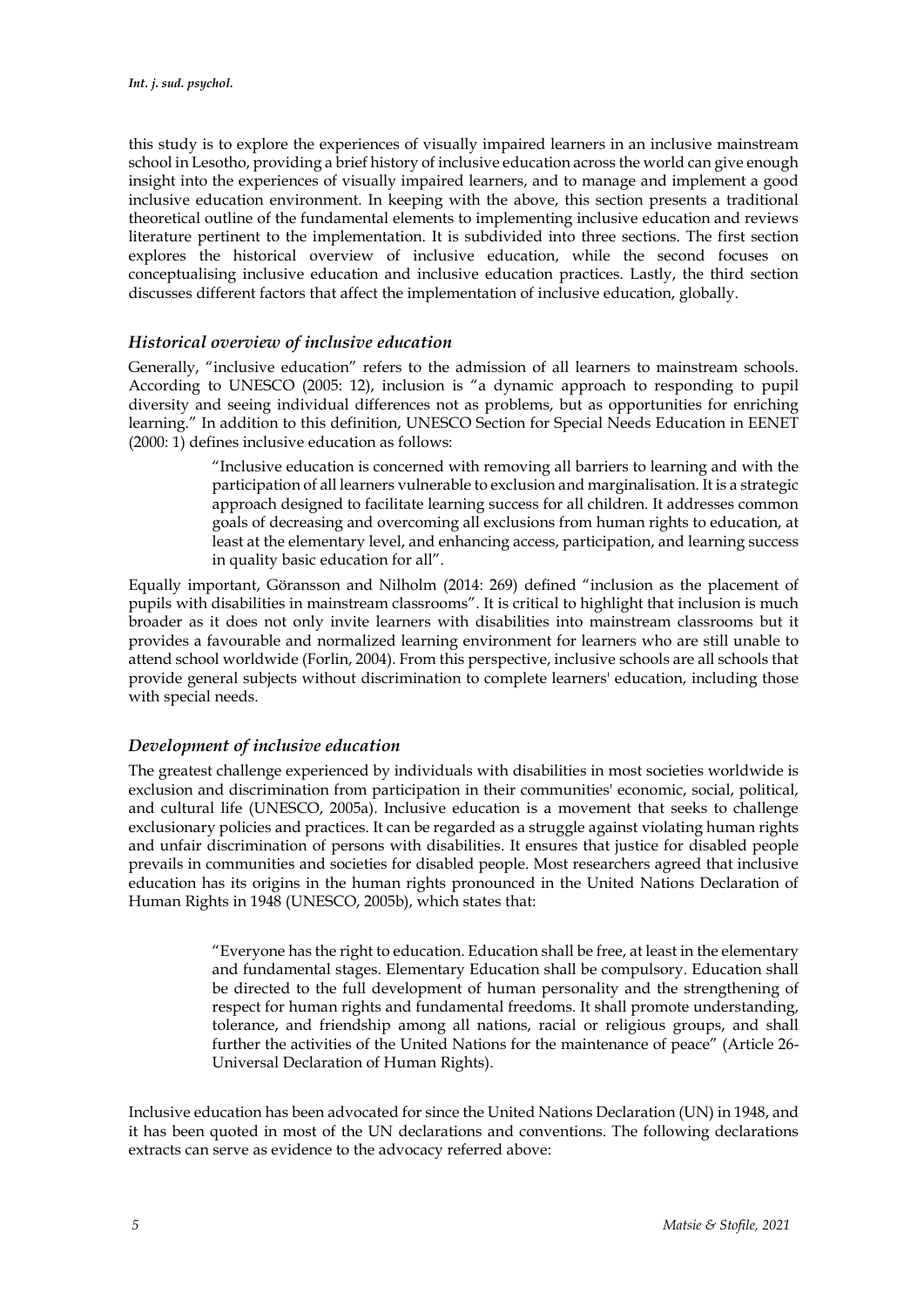The 1948 Universal Declaration of Human Rights ensures the right to free and compulsory elementary education for all children.

• The 1989 UN Convention on the Rights of the Child ensures the right to receive an education without discrimination on any grounds.

• The 1990 World Declaration on Education for All (Jomtien Declaration) set the goal of Education for All (EFA).

• The 1993 UN Standard Rule on Equalisation of Opportunities for Persons with Disabilities, which not only affirms the equal rights of all children, youth, and adults with disabilities to education but also states that education should be provided in "integrated school settings" as well as in the "general school setting."

• The 1994 Salamanca Statement and Framework of Action on Special Needs Education requires schools to accommodate all children regardless of their physical, intellectual, social, emotional, linguistic, or other conditions.

• The 2000 World Education Forum Framework for Action, Dakar, EFA, and Millennium Development Goals stipulate that all children have access to and complete free and compulsory primary education by 2015.

• The 2001 EFA Flagship on the Right to Education for Persons with Disabilities: Towards Inclusion. 21 combats discrimination and removes structural barriers to learning and participation.

• The 2005 UN Disability Convention promotes the rights of persons with disabilities and mainstreams disability in development (UNESCO, 2005: 13-14).

It is estimated that more than 300 participants, representing 92 governments and 25 international organisations, met in Salamanca in 1994 under the auspices of UNESCO and the Spanish Government to further the objectives of Education for All (Enabling Education Network [EENET], 2004; Peters, 2004; UNESCO, 2005; Stofile, 2009). The Salamanca Statement on Principles, Policy, and Practice in Special Needs Education was drawn together with the Draft Framework for Action (Peters, 2004; UNESCO, 1994; UNESCO, 2005). The statement proclaims five principles that reflect the children's rights to education that are enshrined in the Universal Declaration of Human Rights (UN, 1948) and the United Nations Standard Rules on Equalisation of Opportunities for Persons with Disabilities (UN, 1993). These include the following:

• Every child has a fundamental right to education, and must be allowed to achieve and maintain an acceptable level of learning;

Every child has unique characteristics, interests, abilities, and learning needs;

• Educational systems should be designed, and educational programmes implemented, which account for the wide diversity of these characteristics and needs;

Those with special educational needs must have access to regular schools, which should accommodate them within a child-centered pedagogy capable of meeting these needs;

• Regular schools adapting this inclusive orientation are the most effective means of combating the discriminatory attitudes, creating welcoming communities, building an inclusive society, and achieving education for all; moreover, they provide effective education to most children, and improve efficiency and, ultimately, the cost-effective of the entire educational programme (UNESCO, 1999).

Most countries have adopted the philosophy of inclusive education and they are committed to its implementation. The question is whether these countries implement and interpret inclusive education in the same way. Having stated and discussed the origin of inclusive education in this section, the following section explores how the Salamanca Statement and Framework for Inclusive Education is implemented.

## *Experiences of people with disabilities*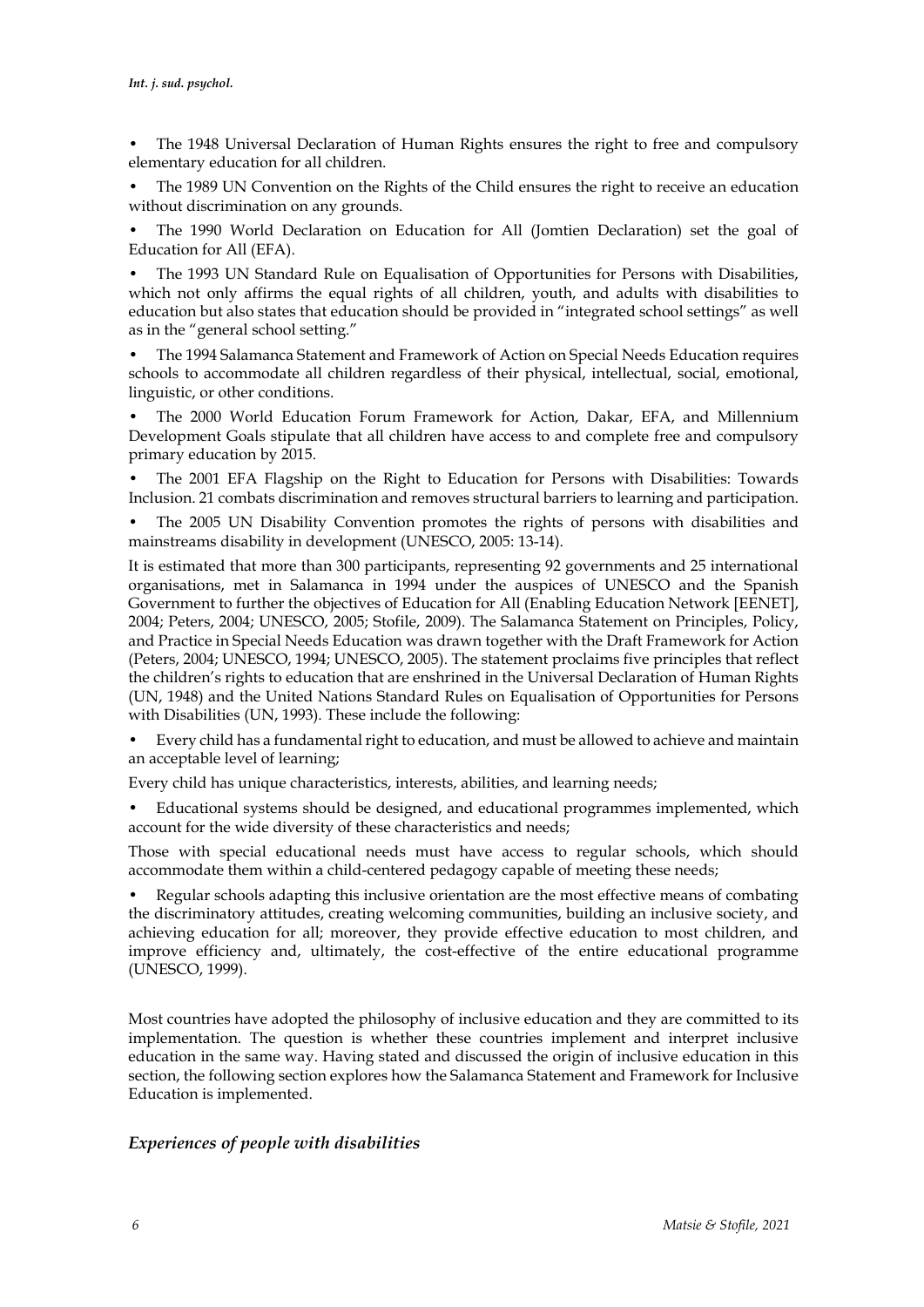Unfair treatment was seen through the distribution of physical and social capital that was reinforced by the confinement of people with disabilities to institutions such as "special schools" (Barnes, 2012; Priestly, 2006). Learners with disabilities experienced "social death" where their human rights were denied and subjected to oppressive professional care practices (Barnes, 1990). In this light, Rieser (2006: 15) rightfully expressed that "the medical models' view of us creates a cycle of dependency and exclusion which is difficult to break". Professionals played a major role in steering the lives of disabled people, and they denied them control over their destiny. Their voices were faint and unheard as they inevitably became the "invisible objects of charity" (Longmire, 2003). However, the power rested on medical professionals and non-disabled people who met the standard of normality and those who were appreciated in this monopolised political, social capital to which the biologically disabled had no access (Rieser, 2006).

The disabled were left with nothing, but an identity of abnormality. They were voiceless and dependent on medical professionals. We can assume that these disabled people felt inferior to their counterparts and those competent, adequate superior professionals. Disabled people may therefore have internalised the negative views of others, resulting in a "low-esteem and a warped sense of worth" (Rieser, 2006 : 3).

The unfair treatment practiced by the medical model seemed to be justified and unquestionable, yet it created discriminatory grounds for the disabled. Thus, if the disability is construed as emerging from biological deficits only, then the contextual grounds in which it is rooted and created are simply brushed over. The unfair distribution of power, privilege, and status remains unexamined as the social and economic marginalisation of people with disabilities goes unnoticed (Swartz & Watermeyer, 2006). The medical model's focus is then sharply and unshaking turned to care and cure, rather than on the restructuring of society. In this way, discrimination can continue without the slightest ripple of disturbance so long it is kept under the cloak of biological cause and effects. Similarly, learners with visual impairment are still marked by examples of unexamined careless discrimination. Based on the above, we found it necessary to give learners with visual impairment a chance to express how they experienced their education in a mainstream education school and generate data that explain their practices and how they find physical and emotional content acting as barriers to their education.

## **2. Study objective**

The present research aims to explore the daily lived experiences of visually impaired learners in an inclusive school in Lesotho.

## **3. Methods**

## **3.1 Research approach and design**

This study adopted a qualitative approach located within the ambit of an interpretivist paradigm. The interpretivist paradigm values an individual's ability to construct meaning (Mack, 2010). Interpretivist is interested in how individuals construct their worlds and the meanings of their experiences (Merriam, 2009). The advantage of this approach is that it emphasizes the social context and culture in which participants' experiences occur (Hartas, 2010). The study was embedded in an interpretive phenomenological analysis (IPA) design because of IPA's appropriateness in presenting the accounts of lived experiences of study participants. Developed by Smith (1996), IPA has its origins in three approaches, which are phenomenology, hermeneutics (interpretation), and ideography (Smith, 2011; Smith, Flower & Larkin, 2009).

## **3.2 Participants and setting**

The population of this study was drawn from visually impaired mainstreamed learners, who were selected from a high school in Lesotho. A purposive sampling strategy was used to recruit and select participants who were visually impaired learners. This technique was suitable for this study since it allows for a predefined group of individuals to be selected to participate (Merriam, 2009;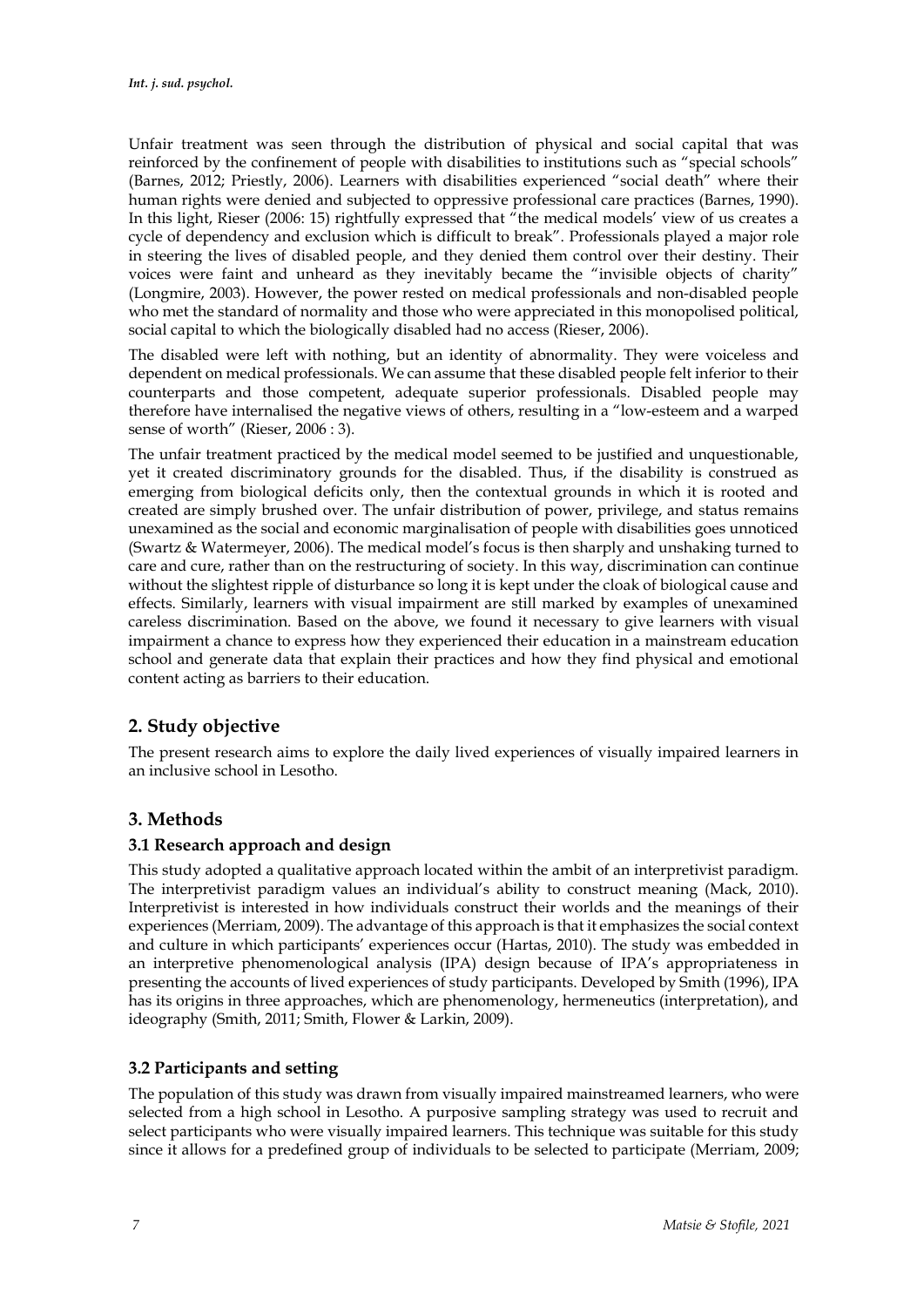Williman, 2011). Thirty (n=30) participants constituted the research sample. Their ages ranged between 12 and 20 years old, from form A to E. Participants were chosen because they were learners in the selected inclusive high school. They had different visual problems, therefore, appropriate for the study. All participants originated from Lesotho and were fluent in Sesotho as their home language. The research site was selected because it was the first institution to cater to the needs of visually impaired learners in Lesotho. To date, it is the only high school with resources for learners with visual impairment in the country.

## **3.3 Data collection methods and instruments**

Data were collected through individual semi-structured interviews and unstructured focus group interviews. The use of multiple data sources improved the trustworthiness of the data collected through triangulation (Bell, 2005). All the interviews had a duration of about 40-45 minutes, and discussions were related to experiences of visually impaired learners in the mainstream school and were tape-recorded with participants' permission.

## **3.4 Data analysis**

The study adopted Interpretative Phenomenological Analysis (IPA) because it helps discover and describe the meaning or essence of participants' lived experiences or knowledge as it appears to consciousness (Hay & Sigh, 2012). IPA is a strategy that examines participants' narratives or accounts of their experiences in their unique contexts (Smith, 2011). While using IPA, Matsie and Stofile transcribed data verbatim, with illustrations of "pauses, mishearings, apparent mistakes, and even speech dynamics" to enable the analysis to capture the key messages or themes from the data (Biggerstaff & Thompson, 2008: 217). To analyse the data, we followed the following steps. Firstly, researchers started by reading through all the interview responses to identify common themes, and then we searched for words and phrases that were repeated in the partipants' responses. This helped us to condense the words or sentences in each transcript. We re-read each transcript and listened to the recorded interviews again and again for more clarity. All the thoughts and remarks made by the participants were jotted down concurrently along the margins. After reading the transcripts for the third time, researchers could identify some themes and categorisations from the participants' responses. This step enabled us to familiarise ourselves with the content of the interviews and recognise the possible patterns and connections within the text.

Moreover, reading the same text several times increases the chances of the participant becoming the centre and focus of the analysis (Smith, 2009). At this stage, the emerging patterns (themes) emphasized convergence and divergence, on the one hand, and commonalities and nuances, first for single cases and then across for multiple cases. Reading the tests repeatedly helped to subdue our voices and allow the participants to be heard. Through this process, we slowly understood the lived world of each participant. Even though qualitative data analysis starts during the interview process, data gathering and processing of information were prepared concurrently. Therefore, researchers replayed the audio-recorded interviews after showing how individual participants responded to the questions and then decided on how the emerging data would influence the following interview questions. Later, researchers used a chart to illustrate the process. The chart was divided into two sections. The left side of the chart was for capturing the exact words, which were interesting and significant to the study, while the right side of the chart was used to note the themes created from the descriptive coding section. Researchers highlighted descriptive words and passages as described by Smith et al. (2009), to identify emergent themes. Through descriptive coding, we began to identify the words and phrases that frequently appeared in the text or those considered necessary by the participants because interpretative coding is a critical aspect when processing qualitative data.

## **3.5 Procedure**

We obtained a list of learners with a visual impairment from the head of the disability unit. After that, we met the prospective participants, and introductions were conducted, including a note on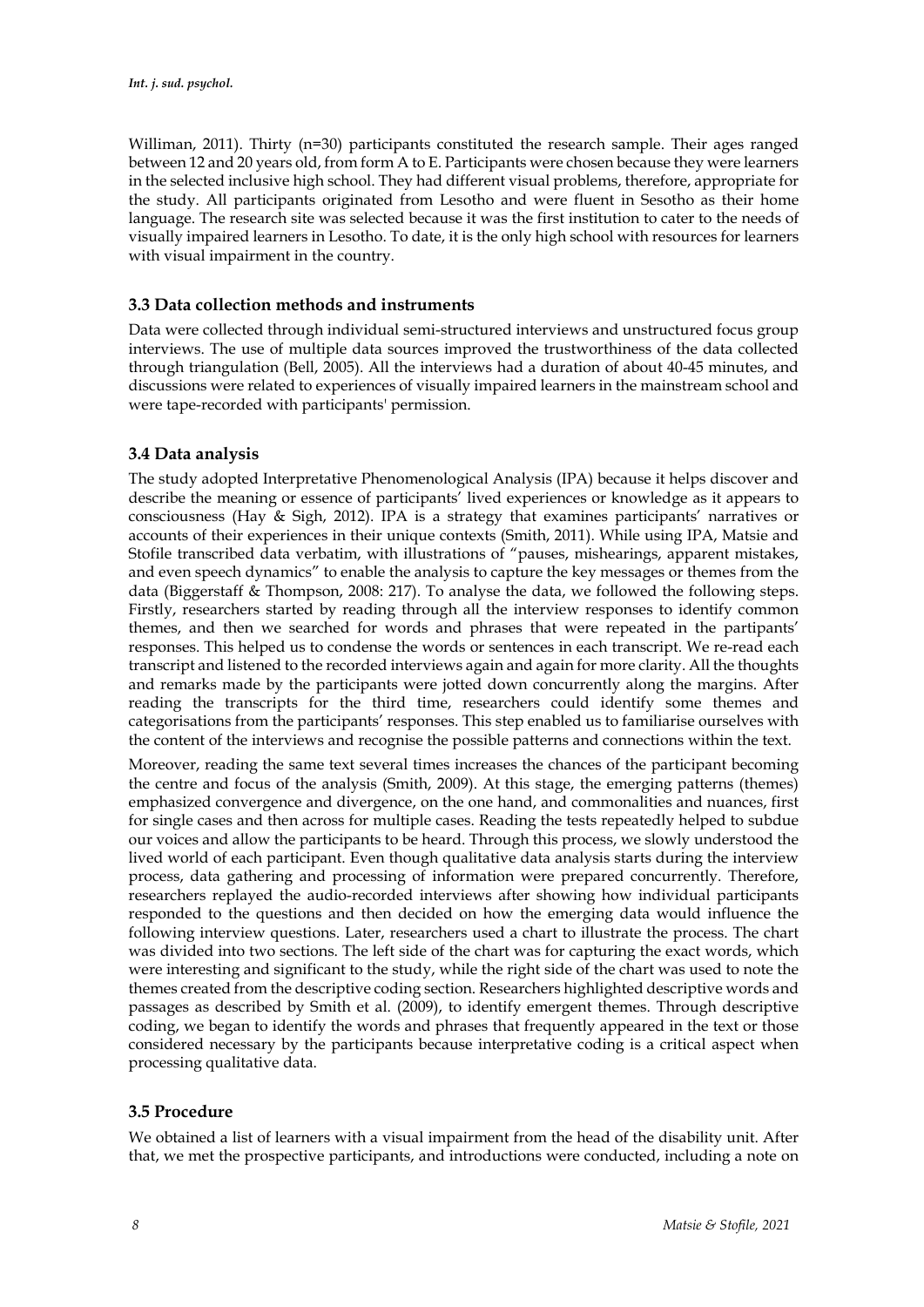the purpose of the study, following which an invitation for voluntary participation was extended to prospective participants. Participants were drawn from all the classes (forms A-E). They all had visual impairments; that is, they were either totally blind or partially blind learners who, in our estimation, were likely to provide nuanced data.

## **3.6 Ethical considerations**

Extreme care was taken during the compilation of interview questions so that they did not infringe on the entrenched human rights of the participants, in particular the rights of the learners. The study was triangulated by using two data collection methods to ensure trustworthiness. Parental consent was granted by the parents of the 30 learners while the relevant educational authorities provided gatekeeper permission. Adult consent did not replace the individual's consent. Hence, voluntary participation was emphasized. Participants were guaranteed of confidentiality and anonymity. Learners were free to quit participation if they did not feel comfortable or felt threatened in any way.

## **4. Findings**

Two broad themes emerged from the data analysis. These focused on rewarding and detrimental experiences. The social interaction, enjoyment of companionship, appreciation, and being valued by the school management, positive relationship with their teachers, sense of belonging to the school, access, and participation in extramural activities, and access to educational and psychological support could be considered as rewarding experiences that visually impaired learners experienced at the high school in question. At the same time, the detrimental experiences consisted of symbolic, physical, and psychological violence.

## **4.1 Rewarding experiences**

#### *4.1.1 Social interaction*

This study revealed that most participants interacted well with their teachers and peers at school. The interactions included mainly the participants' exchange on competition, conflict, cooperation, and accommodation. Participants revealed that their interactions led to their recognition, social connectedness, and support.

*"We socialize very well with some of our teachers" (Participant 10).*

*"Socializing with our teachers and peers improves our communication skills" (Participant 18).*

Findings indicated that some partially sighted participants interacted with their sighted peers during extramural activities.

### *4.1.2 Enjoyment of companionship*

Participants expressed their enjoyment of the companionship that they shared with their sighted peers.

*"Even the visually impaired do take part in sports activities like football and athletics" (Participant 4).*

*"The deputy principal does go to the playgrounds with both the partially sighted and sighted boys to play football" (Participant 2).* 

Participants further reported that their social interactions fostered the development of social circles, friendships, and interpersonal relationship skills they needed for their future success and inclusion in their communities.

*" Support team teachers do not discriminate against us" (Participant 16).*

*" The school has a sandy soccer playground, and we play football; the sighted boys cover our faces with pieces cloths on the eyes when we play together. There are no separate spots playing fields and courts for the learners with visual impairments" (Participant 3).*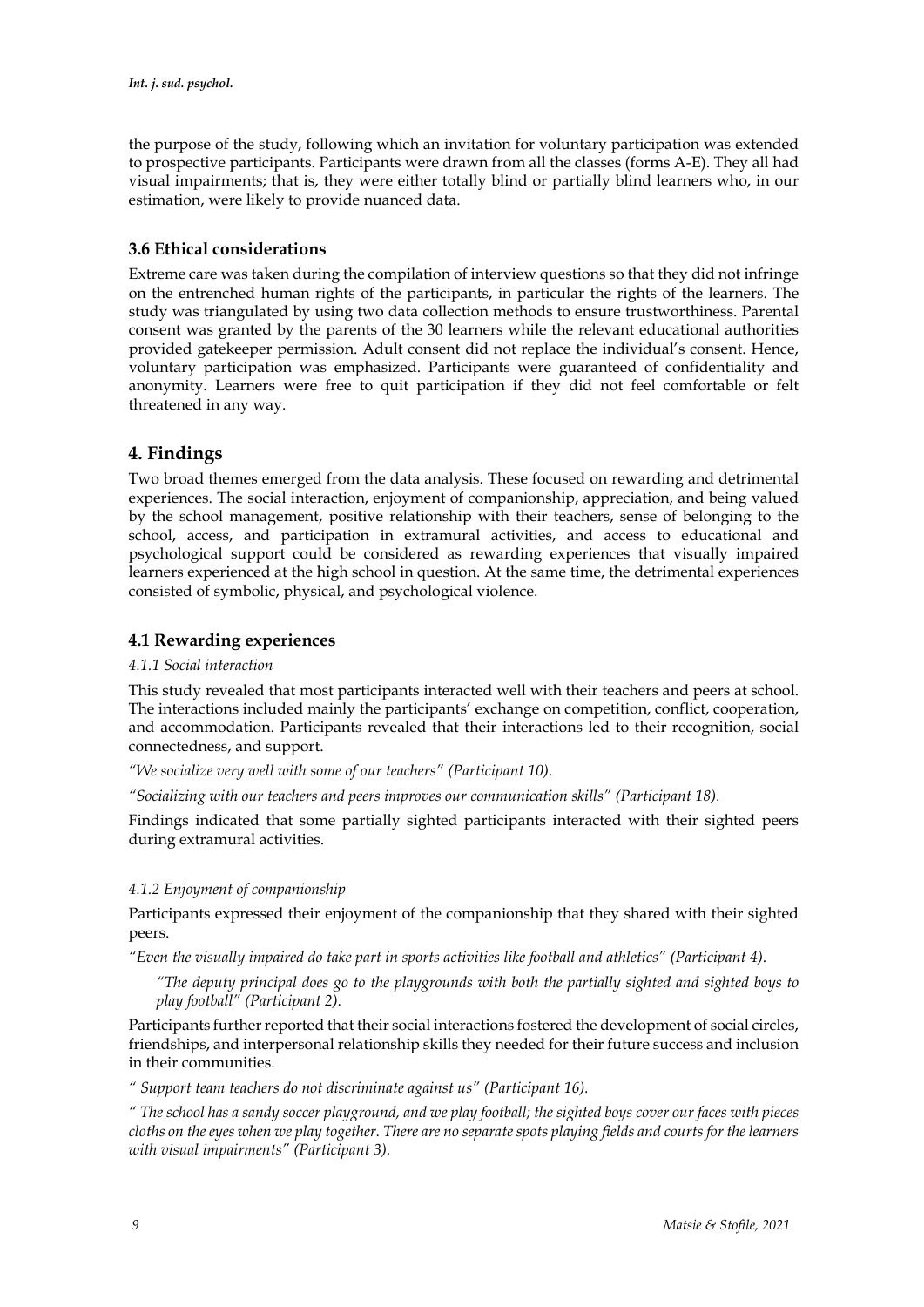## *4.1.3 Appreciation and being valued by the school management*

Participants indicated that sometimes, the deputy principal would join them at the playgrounds. They appreciated and valued the efforts made by the deputy principal. Participants expressed their appreciation and sense of being valued. Furthermore, they considered the social activities to be therapeutic, balancing and helping the school community to develop mutual respect.

*"Teachers do try to organise sports for us, and they want us to socialize with other learners" (Participant 7).*

## *Positive relationship with their teachers*

Participants reported good relations with their teachers because they could share their ideas and thoughts.

*"We participate in classroom debates" (Participant 3).*

*" The debates improved our relationship with our teachers and sighted peers" (Participant 8).*

### *Sense of belonging to the school*

The participants reported that they experienced a sense of belonging to their school and acceptance by their teachers. They were allowed to participate in contact sports with their peers; this made them feel accepted, belonging and happy. This is how one of the participants responded:

*"We socialize very well with some of our teachers" (Participant 10).*

*"The deputy principal does go to the playgrounds with both the partially sighted and sighted boys to play football" (Participant 2).*

## *4.1.4 Acceptance by their teachers*

The participants reported that their teachers had accepted them.

*" Our teachers do support us" (Participant 13).*

*"Our teachers give us more time to do our assignments especially if we must do a lot of reading before writing" (Participant 7).*

*"During exams times our teachers give us extra time to finish our work"(Participant 9).*

## *4.1.5 Access to, and participation in extramural activities*

The participants indicated that the school management team ensures that the school has sports codes to accommodate diversity. The availability of sports codes enables all learners, including those with visual impairment, to participate effectively in sports activities. Some participants reported that their teachers encouraged them to participate in outdoor sports and extramural activities to refresh their minds from academic pressure and socialise with the sighted learners. Generally, participants expressed their appreciation for the opportunities afforded by the school. They specifically valued that teachers recognised them, believed in them, and increased their access to sports activities. Their involvement in these activities provided them with the freedom of choice and opportunities to explore and pursue their sports careers. They reported that their teachers elected them to participate in African Olympic Games such as football and athletics.

*"I have joined the Africa Olympic Games because of them (teachers), and I am a member because of their support. It is only this year when I did not go because their timetable clashed with my June exams" (Participant 3).* 

### *4.1.6 Access to educational support*

Participants mentioned that the support they received from some of their teachers consisted of providing extensions to assignment deadlines, especially in cases where extensive reading was required when preparing for the assignments. Further, participants were given extra time during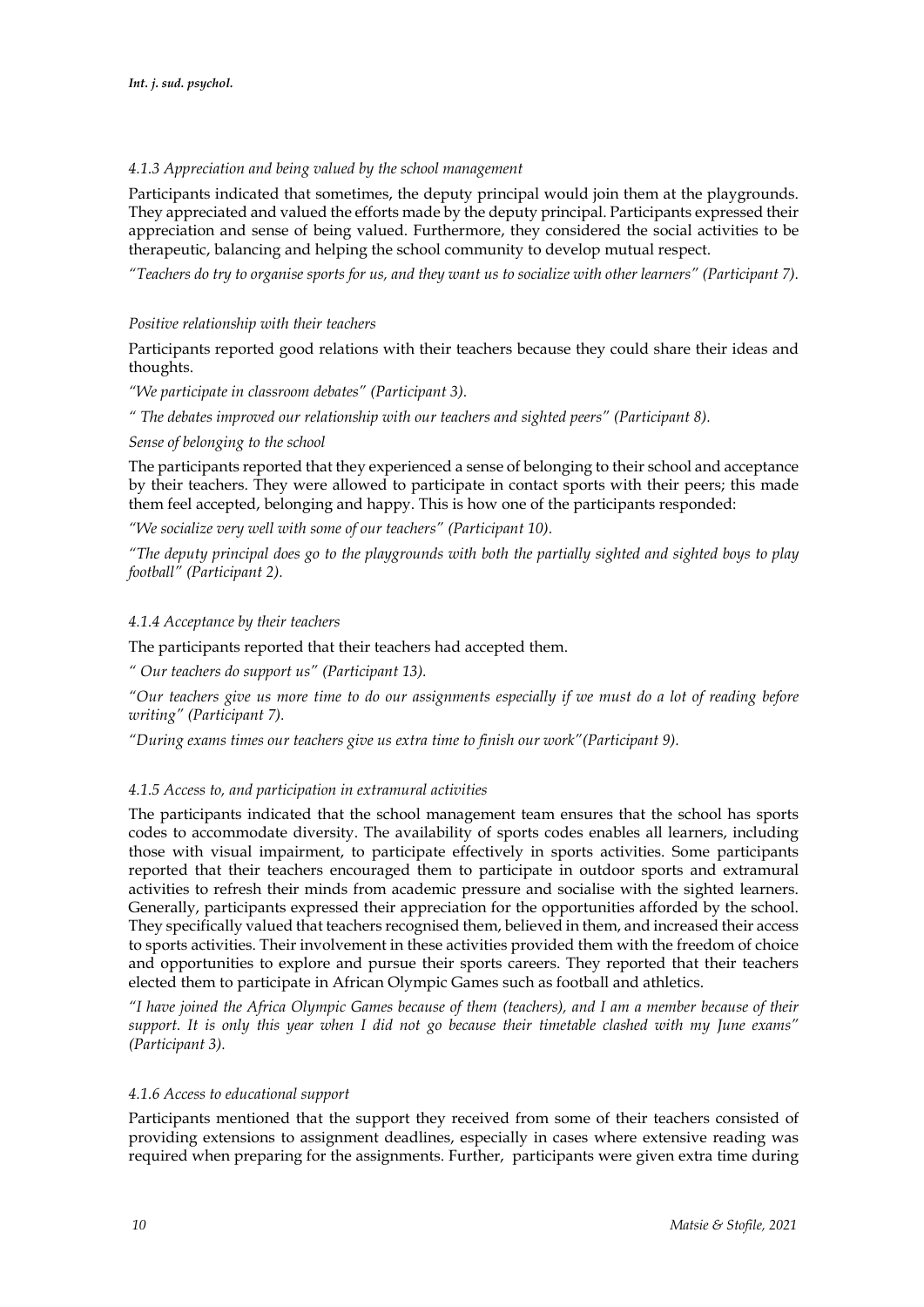such assessments as tests and examinations. Participants explained that learners with visual impairment were given double the time during the examinations. They were also given time for a break, to allow them to complete their examinations.

*"During exam times, our teachers gave us extra time to finish our work" (Participant 9).*

In addition, the visually impaired learners in the inclusive school participating in this study reported that some of their teachers explained the diagrams to them, especially in geography, where there were many diagrams to conceptualise. They revealed that teachers were willingly provided learners with visual impairment with diagrams in Braille. These educational diagrams assisted them in exploring the subject in-depth.

*"Subject teachers explained the diagrams clearly, particularly in Geography, where there are drawings" (Participant 15).*

The support extended to learners with visual impairment helped them reinforce their intellectual capacities at school, construct knowledge, and make decisions on educational issues. The learners also indicated that their teachers felt valued and appreciated. In keeping with the above, they reported that their inclusion in the mainstream classrooms provided them with the opportunity to learn and exchange ideas with their sighted peers. They acknowledged and valued the assistance that they received from their subject teachers. They indicated that their subject teachers' support testifies that they were considered and included in the teaching strategies. Therefore, they reported that the teachers' considerations made them feel included and accepted.

### *4.1.7 Access to psychosocial support*

The results revealed that some participants received psychosocial support from their teachers. Counselling units were available on the school's premises where the diverse needs of the learners were addressed. The learners were given emotional and psychosocial support services ranging from physical, psychological, medical, nutritional, and social support. They explained that the units supported those learners whose psychosocial needs would have been affected by negative academic progress. Counselling services were provided on request and when deemed necessary. The counselling services and good relationships that learners with visual impairment had with the teacher-counsellors helped them to improve their participation in classroom activities, their selfesteem, and their access to education, to promote their well-being and social growth as well as to improve their behaviour. The learners considered the counselling services as credible, believable, and persuasive enough to support them. They reported that the counselling services helped them to gain knowledge and skill to respond to the various challenges they experienced at the school.

*"Counselling services are provided. They counsel us on request and when there is a need to do so" (Participant 11).*

*"On my part, I am satisfied with the role played by the school counseling unit" (Participant 11).*

## **4.2 Detrimental experiences**

### *4.2.1 Unequal opportunities*

The results showed that most visually impaired learners were denied access to certain curriculum content. The participants reported that visually impaired learners were denied access to such subjects as Biology, Physics, and Geography at Junior Certificate Level (secondary level). Yet, these subjects are required globally. Participants reported that the lack of access to the above subjects influenced their career choices, negatively. They felt that they were denied the opportunity to study scientific subjects, which they believed they needed. The participants in the study indicated that they received negative attitudes from some of their teachers.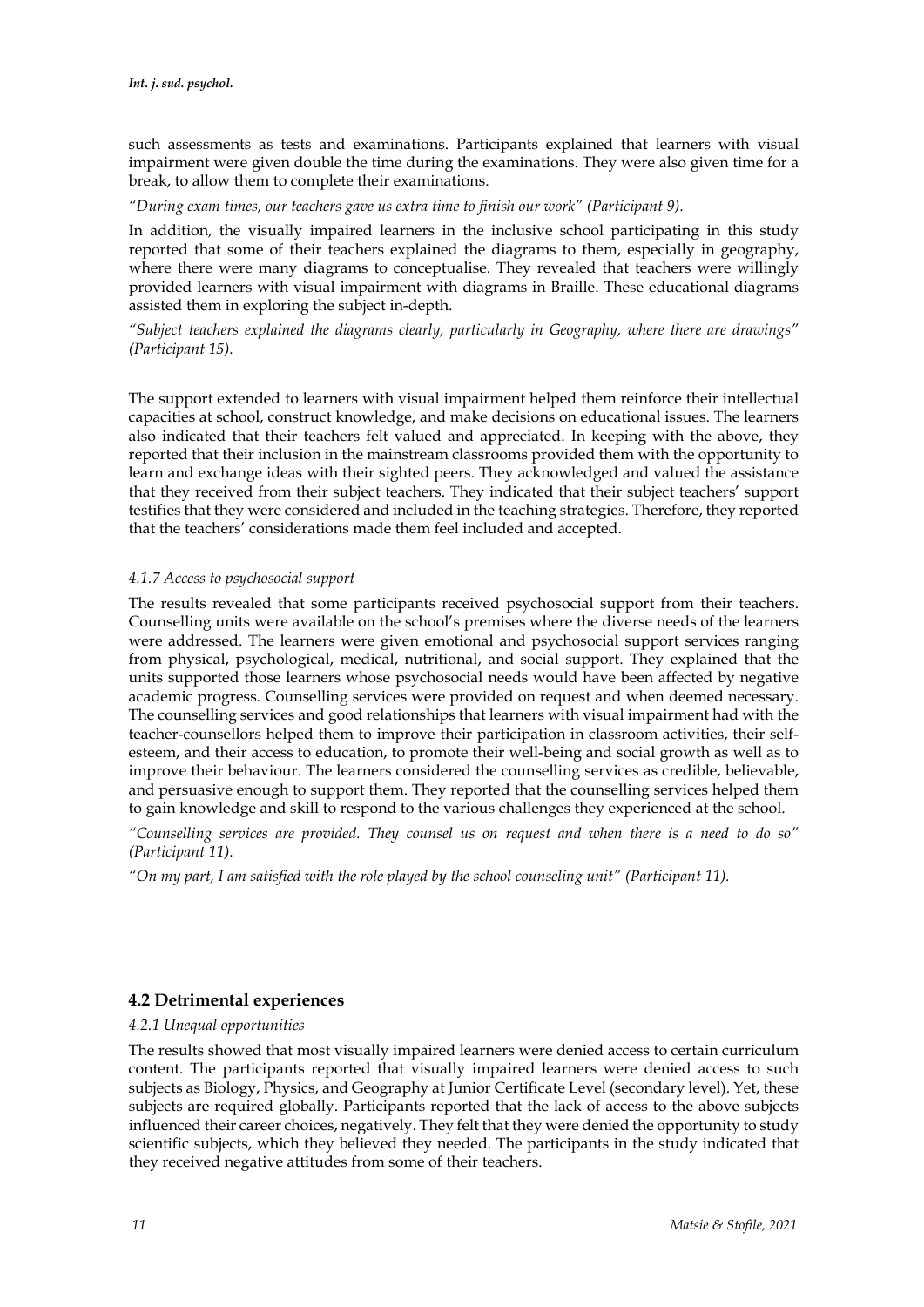*"Teachers always tell us that we are not capable of passing their subjects" (Participant 20). "Some of our teachers tell us that we are stupid and not educable" (Participant 3).*

Negative comments such as the above evoked undesirable feelings towards teachers. Furthermore, the learner participants indicated that they were disadvantaged by being denied access to science subjects that their peers were studying. They felt rejected and not valued as learners. During the interviews, participants reported that the subject teachers did not have compassion for learners with visual impairment.

### *4.2.2 Inadequate assistive technology*

The results indicated that most of the participants in the study reported that they did not get access to assistive technology. They believed that the lack of assistive devices negatively affected their studies because often, their work was not transcribed into Braille in time; as a result, they were always behind their sighted peers. They further indicated that the existing assistive devices posed enormous challenges because they were very few, and some were very old and not user-friendly.

*"Management does not have empathy, and there are no machines for us to use. The braille machines are old and inadequate, I have to run to the disability unit to get a braille machine on time" (Participant 14 ).*

*"Sometimes we cannot submit our work on time because our braille machines will be broken, and they take time to be fixed by the management, hence we sometimes lag behind our peers in terms of submissions" (Participant 3).*

Some of the participants indicated that during examination times, they had to wake up early in the morning and run to the disability unit so that they could be the first to get a braille machine to use. Participants further indicated that it was very frustrating and tiresome because the machines were slow and not easy to use.

*"I am not happy because I do not get the chance to use the braille machine effectively; they are very slow" (Participant 15).*

*"The computers are not working at all, those that are there are very old and not easy use" (Participant 5).*

Consequently, participants felt overwhelmed by declining participation in-class activities and therefore lost their sense of self. This further led to frustrations.

Most visually impaired learners indicated that management had no passion for them. They reported that some of their teachers perceived them as incapable of coping academically, making them feel unhappy and hopeless. They further reported that they were tempted to abandon their studies due to the bad conditions related to assistive technologies. However, their values, norms, and beliefs compelled them to persevere. This indicates that they were learning in extremely difficult conditions, negatively affecting their academic progress. Participants mentioned that their some of the teachers did not support them even when they were going through unpleasant experiences. Some of them indicated that the school management and the teachers deliberately ignored them. They expressed their views, indicating that psychologically and academically, they felt excluded from the school community. Because of the lack of access to assistive technology as a detrimental experience, the visually impaired learners revealed that they had to work under pressure to submit their assignments to meet their continuous assessment requirements.

### *4.2.3 Inadequate academic support*

The data revealed that some participants did not get adequate support from the Support Team Teachers. They highlighted that the Ministry of Education hired the Support Team Teachers to assist them academically. However, the support is not effective. Learners with visual impairment reported that the STT seemed to be more interested in working with their sighted counterparts. Participants reported that the STTs took a very long time to mark their work and give them proper feedback. The support was not always available when they needed it. In addition, the participants reported that the STTs used teaching methods that were not inclusive. The visually impaired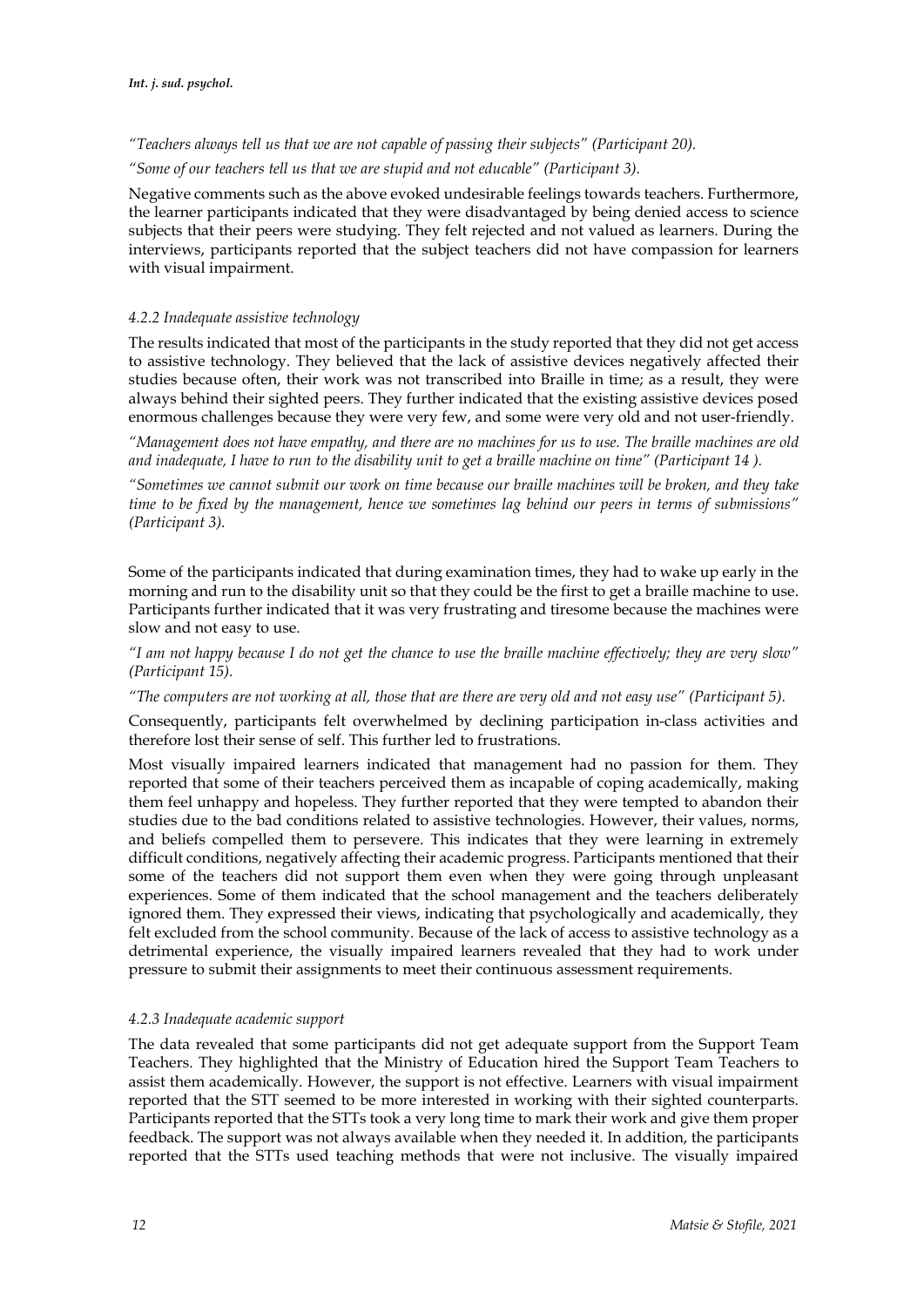learners were forced to take the teachers' written or verbal presentations from the board. They were not provided with information in braille. The teachers preferred to use face-to-face teaching methods, which were not accommodative of the visually impaired learners. The learners mentioned that they could not access the notes unless their peers assisted them. Consequently, they did not get any notes from their teachers, which made them to feel ignored and discriminated against.

*"At this school, we do not have notes on large print, we struggle very much" (Participant 6).*

*"We, the partially sighted, often do not copy notes or questions from the board because these are written using a very small font, which is not visible at all" (Participant 11).*

The participants reported that teachers were not clearly explaining the drawings on the board for the learners to visualise them. They also reported that the teaching strategies utilised by their teachers to impart knowledge were inappropriate for learners with visual impairment. Therefore, they reported that they felt disliked and not accepted by the academic system. This belief from the participants further revealed that they were negatively affected by the teachers' lack of adequate support for visually impaired learners, coupled with poor interaction with other learners. They felt isolated within the school community. This leads to feelings of frustration, depression, and neglect. The participants reported that the teachers did not care about their success when compared to what they were doing for their sighted peers. As a result of this treatment and consideration, some participants indicated that they preferred to be on their own to avoid discussing their depressing situation with the sighted learners.

*"They do not explain drawings to us. In class, they do not care if we pass their subjects; they are often concerned about the sighted learners, we are just there sitting and doing nothing during experiments" (Participant 11).*

#### *4.2.4 Inappropriate and inadequate counselling services*

The results showed that the counseling units did not provide appropriate counseling services. The services did not address the diverse needs of learners with visual impairments. The main challenge they reported was the shortage of teacher-counsellors in the school. With a limited number of teacher-counselors, each of them had a large number of learners to counsel. Participants reported that teachers could not provide counseling services efficiently and effectively. In reaction, most visually impaired learners complained that they did not get the counseling services they needed, although the counseling units were operating within the school campus. They reported that the rooms used for counselling were often not made available, and they were not easy to use as they were mostly used as classrooms. Some visually impaired learners felt rejected. They lacked the necessary support and had unpleasant experiences with the teacher-counselors.

*"Rooms for counselling sessions were always not free, and we must wait all the time. It is very frustrating" (Participant 19).*

## **5. Discussions and conclusion**

The findings revealed that the visually impaired learners selected in an inclusive school had both positive and negative experiences. Nevertheless, some of the participants pointed out that they were not only included in the inclusive school but were also accommodated and treated with dignity by their teachers and their peers. Most learners who participated in the study indicated that although they were admitted to an "inclusive" school, there were maginalised and denied access to social and educational opportunities. The study's findings reveal that as much as learners were included within the school system, their needs were not fully considered as participants with visual impairments. On a broader level, the findings show an example of how people with disabilities are excluded within our school systems, which is contrary to the Salamanca Statement (1994), that committed signatories to ensure that the learners with disabilities have access to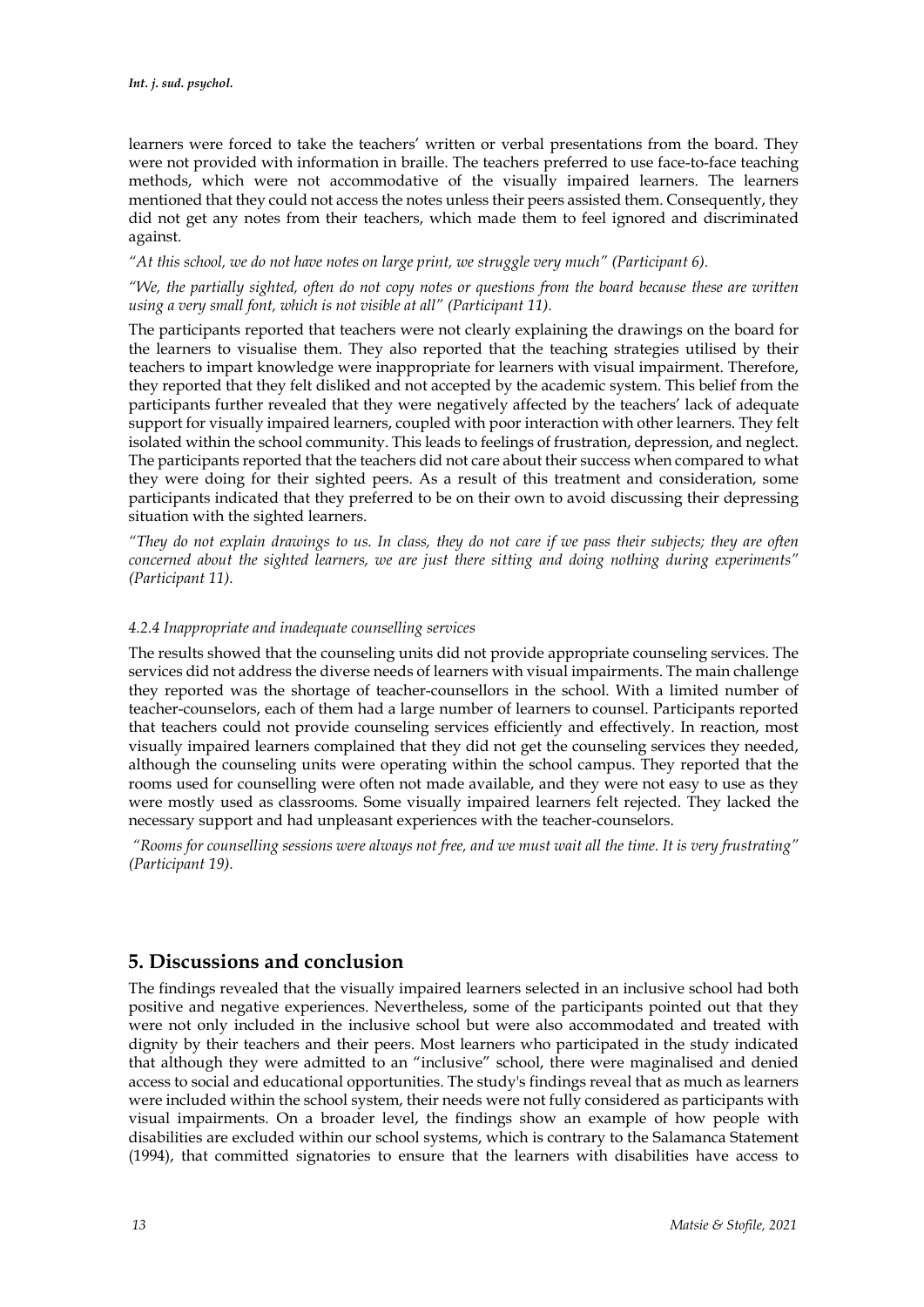mainstream schools and are accommodated within a child-centered approach that addresses their needs. However, some scholars claim that inclusive education reduces discrimination within learning institutions (Walton, 2018; Hasson, Adhabi &WrightJones, 2017). Based on the findings, if visually impaired learners are denied access to educational opportunities at this school, can their admission still be considered for inclusion? As revealed by literature, the response is "no". Therefore, discrimination against learners with disabilities is not peculiar to Lesotho. Considering the study's findings, it appears that it is the responsibility of school authorities to reduce the prevailing rate of discrimination to the minimum through the education of "normal" learners and their educators. What does inclusion mean to the school? Does the school have the capacity to include learners with visual impairments?

Based on the findings, we recommend that: services from the disability unit must be managed better: information about prospective students with disabilities must be sought out properly, support needs to be determined, and the management team of the school should commission services planned by a task team before the beginning of an academic year. The visually impaired learners should have libraries with enough space and necessary facilities and reference materialsboth Braille and electronic services to accommodate their needs.

Secondly, it is recommended that the learners' needs must be considered when setting the timetable to accommodate their differences. The management must provide mobility training at no cost for disabled learners. During parents' meetings, the rights of disabled learners should be advocated. We recommend that there should be improved communication between management and staff about the school's physical environment barriers such as potholes and the lack of running water maybe some of the disadvantages to learners with disabilities.

Thirdly, teachers should share their notes and study materials in alternative formats to accommodate learners with visual impairment that experience barriers following lessons or taking notes.

Fourthly, schools should expand sports codes to include games that are accessible by learners with visual impairment. Learners with visual impairment should compete against learners from other inclusive schools. Again learners should be given a chance to advocate for their rights and share their experiences of the barriers they encounter at the inclusive school. The visually impaired learners should challenge the existing practices at the inclusive school as unequal and biased; the school environment will remain indifferent. Learners with visual impairment should have libraries with enough space and necessary facilities and reference materials Braille and electronic services. Education in the 21st century has incorporated most technological services that facilitate teaching and learning. Investment in technology improves teaching equipment so that smart boards will help learners with visual impairments and transform the learning context of the entire school setting.

The study was intended to explore the daily lived experiences of visually impaired learners in a mainstream inclusive school in Lesotho. From the findings, it can be deduced that inclusion is a strategy influenced by different issues worldwide. Success is dependent on the collaboration of different stakeholders. The findings revealed that visually impaired learners experienced both positive and negative experiences. Some participants reported that they were included in mainstream schools and treated with dignity by some teachers and peers. However, some of the participants revealed that despite being admitted into the inclusive school, they were marginalised and denied access to social and educational opportunities as visually impaired learners. They reveal that their outcomes are uncertain. Findings further show that although learners with visual impairment are tolerated, their needs are not addressed to a satisfactory extent. The findings in this study are contrary to Salamanca Statement (1994), which committed signatories to ensure that the learners with disabilities have access to mainstream schools and are accommodated within a child-centered approach that caters to their needs.

## **6. References**

Act, P. W. D. (1995). The persons with disabilities (Equal Opportunities, Protection of Rights and Full Participation Act, 1995), published in Part II, Section 1 of the extraordinary gazette of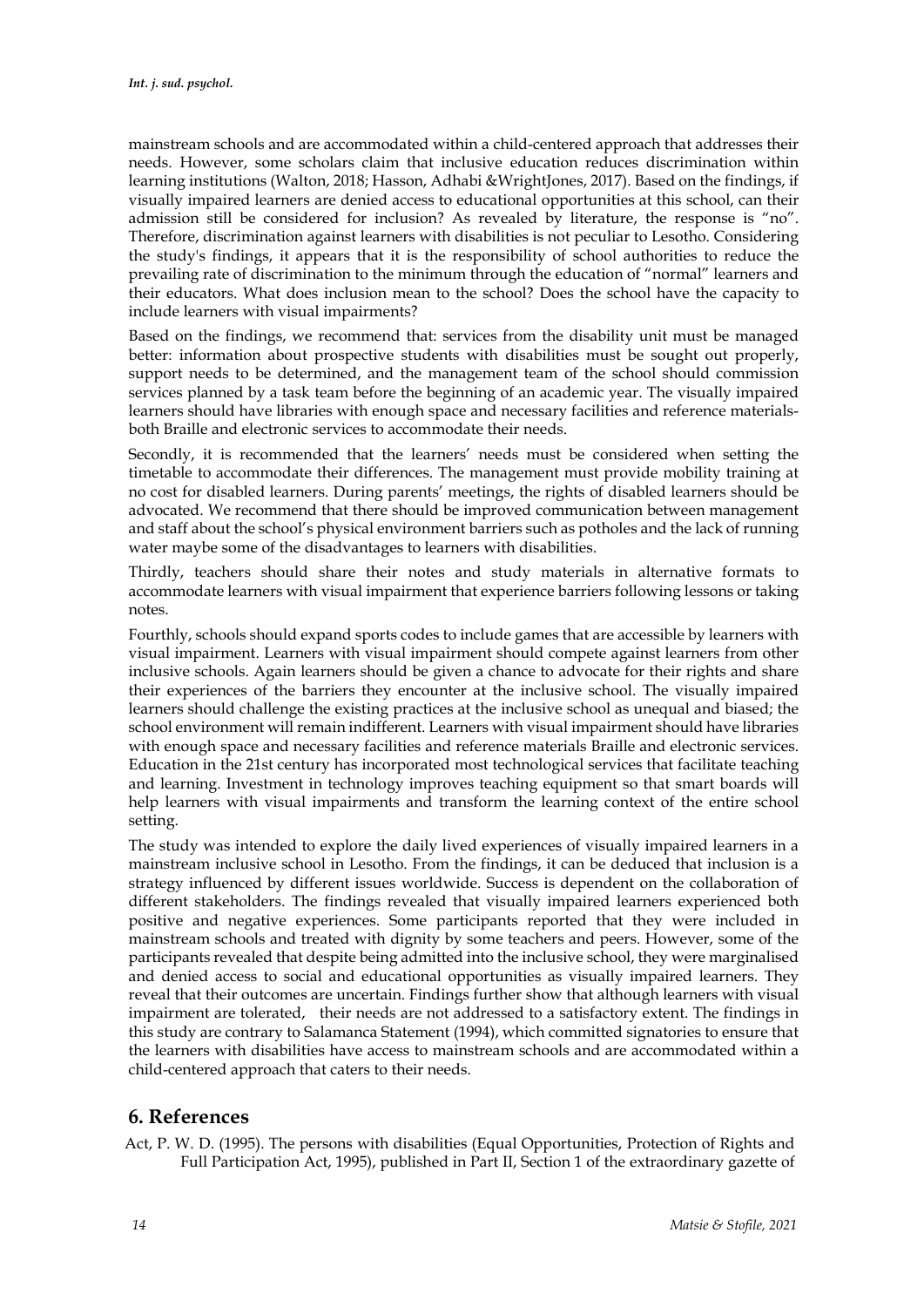India. Ministry of Law, Justice and Company Affairs (Legislative Department). *Ministry of law, justice and company affairs (Legislative Department) New Delhi.*

- Ainscow, M., Booth, T. & Dyson, A. (2009). *Improving Schools, Developing Inclusion*. London and New York: Routledge.
- Ainscow, M., Booth, T. & Dyson, A. (2009). *Improving Schools, Developing Inclusion*. London and New York: Routledge.
- Barnes, C. (1990). *Cabbage Syndrome: The Social Construction of Dependence*. London. New York. Philadelphia, Psychology Press.
- Barnes, C. (2012). The Social Model of Disability: Valuable or Irrelevant. *The Routledge Handbook of Disability Studies. London: Routledge*, 12-29.
- Biggerstaff, D. & Thompson, A. R. (2008). Interpretative phenomenological analysis (IPA): A qualitative methodology of choice in healthcare research. *Qualitative Research in Psychology,*  5(3), 214-224.
- Brockmeier, K. C. (1992). *Academic information needs an information seeking behaviour of blind or low vision sighted college students*. (Unpublished Doctoral Thesis). Florida State University, Florida, USA.
- Dale, S. (2010). Songs at twilight a narrative exploration of the experience of living with a visual impairment, and the effect this has on identity claims. *British Journal of Visual Impairment.*  28(3): 204-220. Doi: 10.1177/0264619610368751.
- Denscombe, M. (2004). Health warnings on cigarette packets: Perceiving the risk.
- Dewey, J. (1986). Experience and education. *The Educational Forum*, 50(3), 241-252. Taylor & Francis Group.
- Enabling Education Network (EENET). (2004). Salamanca ten years on. *Newsletter, issue* 8 [special issue]. Available at https://www.eenet.org.uk/enabling-education -review/enablingeducation-8/newsletter-8/8-14
- Florian, L. (2015). Inclusive pedagogy: A transformative approach to individual differences but can it help reduce educational inequalities. *Scottish Educational Review*, *47*(1), 5-14.
- Foley, A. & Ferri, B. A. (2012). Technology for people, not disabilities: Ensuring access and inclusion. Journal *of Research in Special Education Needs,* 12(4), 192–200 (2012). doi:10.1111/j.1471-3802.2011.01230.x*.*
- Göransson, K. & Nilholm, C. (2014). Conceptual diversities and empirical shortcomings–a critical analysis of research on inclusive education. *European Journal of Special Needs Education*, *29*(3), 265-280.
- Hallahan, D. P. & Kauffman, J. M. (2000). *Exceptional Learners: Introduction to Special Education.* (8th ed.). Boston: University of Virginia: Guilford Press.
- Hardman, J. (2005). An exploratory case study of computer use in a primary school mathematics classroom: New technology, new pedagogy? Research: Information and communication technologies. *Perspectives in Education,* 23(1), 99-111.
- Harrison, J. R., Soares, D. A., & Joyce, J. (2019). Inclusion of students with emotional and behavioural disorders in general education settings: A scoping review of research in the US. *International Journal of Inclusive Education*, *23*(12), 1209-1231.
- Heller, K. W., Alberto, A. A., Forney, P. E. & Schwartzman, M. N. (1996). Collaborative educational teams and the integration of services. *Understanding Physical, Sensory, & health impairments*, 381-387.
- Higgins, N. & Ballard, K. (1999). Reflections on the meaning of blindness in four New Zealanders' life experiences (Part two of two). *British Journal of Visual Impairment and Blindness*, *17*(2), 72-77.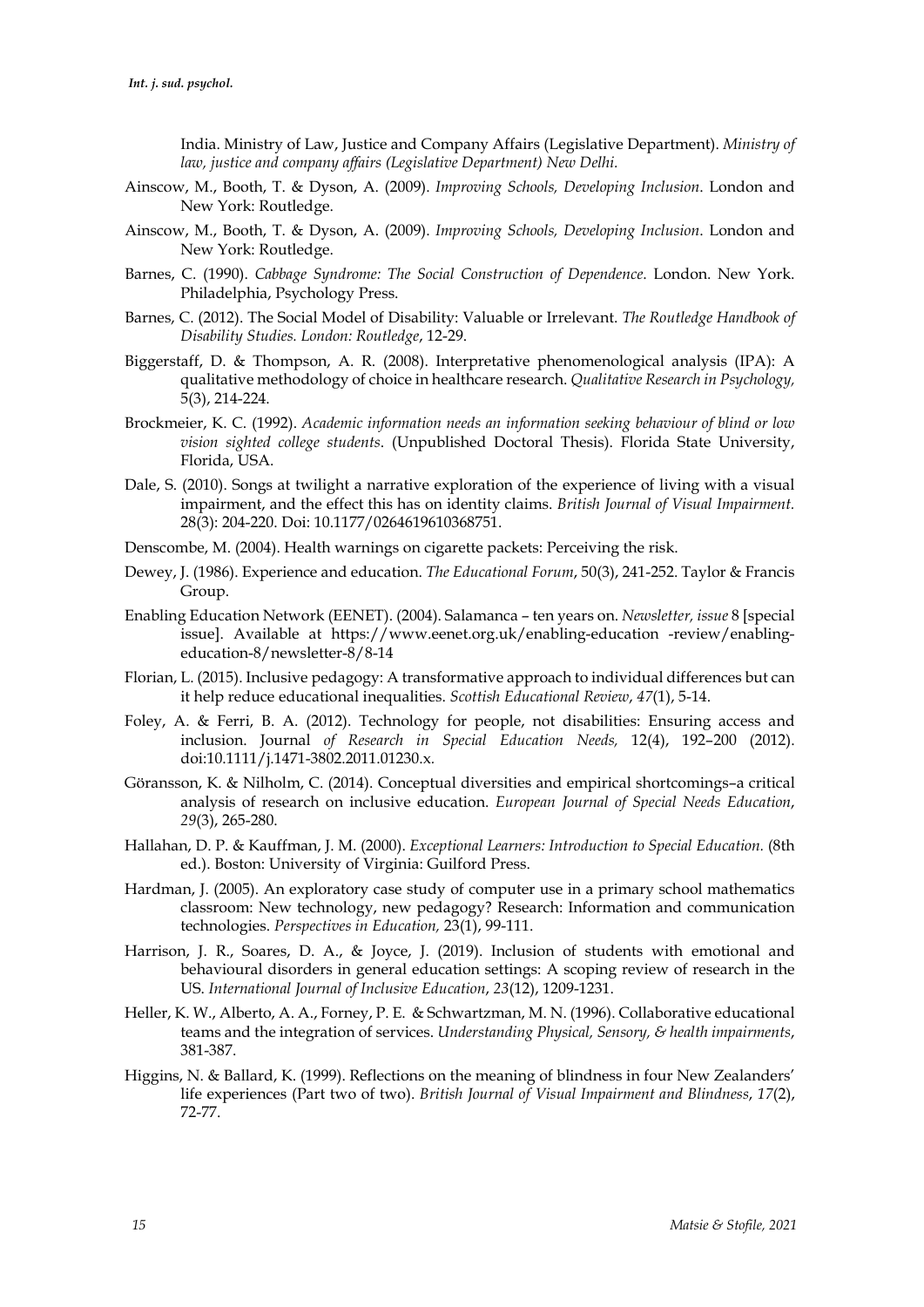- Howell, C., & Lazarus, S. (2003). Access and participation for students with disabilities in South African higher education: Challenging accepted truths and recognising new possibilities. *Perspectives in Education*, 21(3), 59-74.
- Kleege, G. (2005). Blindness and visual culture: An eyewitness account. *Journal of Visual Culture,* 4(2), 179-190.
- Kleege, G. (2017). *More than meets the eye: what blindness brings to art*. New York Oxford University Press.
- Langdridge, D. (2007). *Phenomenological Psychology*: *Theory, Research and Method*. Harlow, UK: Pearson Education. Mack, L. (2010). The philosophical underpinnings of educational research. *Polyglossia*, 19, 5-11.
- Longmore, P. K. (2003). *Why I burned my book and other essays on disability*. Philadelphia Temple University Press.
- Mack, L. (2010). The philosophical underpinnings of educational research. *Polyglossia*, 19, 5-11.
- Merriam, S. B. (2009). *Qualitative research: A guide to design and implementation*. San Francisco, CA: Jossey-Bass.
- National Information Center for Children and Youth with Disabilities (NICHCY). (2001, January). *Definition of visual impairments,* NICHCY Fact Sheet No. 13 (FS13) (Washington, DC, NICHCY).
- Omvig, J. H. (2009). *Why Use the Word "Blind*"? Retrieved from.https://nfb.org/images/nfb/publications/bm/bm09/bm0901/bm090107.htm
- Owens, A. (2018). Income segregation between school districts and inequality in students' achievement. *Sociology of Education*, 91(1), 1-27.
- Panda, M. (2008). Economic Development in Orissa: growth without inclusion. *Indira Gandhi Institute of Development Research (IGIDR), Mumbai, India.[online].< URL: http://ww. igidr. ac. in/pdf/publication/WP-2008-025. pdf>. Luettu*, *16*, 2009.
- Papadaki, M., & Tzvetkova-Arsova, M. (2013). Social attitudes and beliefs of sighted people towards blindness and blind persons. *Specijalna Edukacija Rehabilitacija*, 12, 481–499. doi: 10.5937/specedreh12-4288.
- Peters, S. J. (2004). *Inclusive education: An EFA strategy for all children*. World Bank, Human Development Network.
- Rieser, R. (2006). Disability equality: Confronting the oppression of the past. In Cole, M. (Ed.). *Education, Equality and Human Rights* (2nd ed.). (pp. 135-156). Oxfordshire, UK: Routledge.
- Smith, J. A., Flowers, P. & Larkin, M. (2009). The theoretical foundations of IPA. In *J. A. Smith, P. Flowers & M. Larkin (Ed.). Interpretive Phenomenological Analysis: Theory, Method and Research*, 11-39. London: Sage.
- Stofile, R. N. (2009). Improving the Strategic Management of the Post-merger Process at South African Higher Education Institutions (Unpublished Doctoral Thesis). Nelson Mandela Metropolitan University.
- Stofile, S. Y. (2008). *Factors affecting the implementation of inclusive education policy: A case study in one province in South Africa.* (Unpublished Doctoral Thesis), University of the Western Cape, Cape Town.
- Suleymanov, F. (2015). Issues of inclusive education: Some aspects to be considered. *Electronic Journal for Inclusive Education*, *3*(4), 1-24.
- Swart, E. & Pettipher, R. (2005). A Framework for Understanding Inclusion. *Addressing Barriers to Learning: A South African Perspective*, 3-(23); 1-9 Sage Open.
- UNICEF (Ed.). (2017). *Harrowing Journeys: Children and youth on the move across the Mediterranean Sea, at risk of trafficking and exploitation*. Europe: UNICEF. Accessed, August 2017.